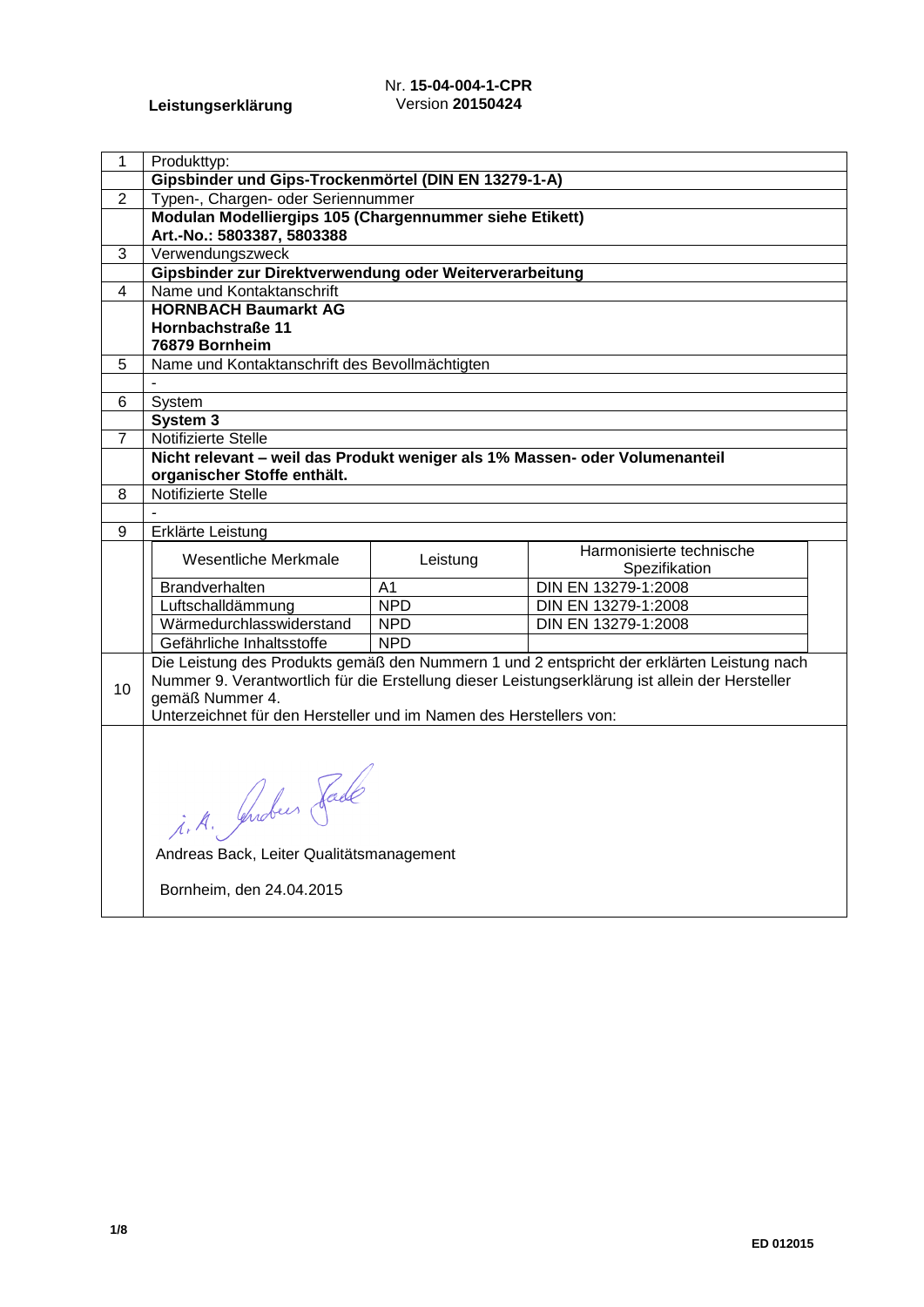## No. **15-04-004-1-CPR** Version **20150424**

| 1              | Product type:                                            |             |                                                                                                        |  |  |
|----------------|----------------------------------------------------------|-------------|--------------------------------------------------------------------------------------------------------|--|--|
|                | Gypsum binder and gypsum plaster (DIN EN 13279-1-A)      |             |                                                                                                        |  |  |
| $\overline{2}$ | Type, lot or serial number                               |             |                                                                                                        |  |  |
|                | Modulan Modelling Plaster 105 (see label for lot number) |             |                                                                                                        |  |  |
|                | Art.-No.: 5803387, 5803388                               |             |                                                                                                        |  |  |
| 3              | Use                                                      |             |                                                                                                        |  |  |
|                | Gypsum binder for immediate use or further processing    |             |                                                                                                        |  |  |
| $\overline{4}$ | Name and contact address                                 |             |                                                                                                        |  |  |
|                | <b>HORNBACH Baumarkt AG</b>                              |             |                                                                                                        |  |  |
|                | Hornbachstraße 11                                        |             |                                                                                                        |  |  |
|                | 76879 Bornheim, Germany                                  |             |                                                                                                        |  |  |
| 5              | Name and contact address of authorised representative    |             |                                                                                                        |  |  |
|                |                                                          |             |                                                                                                        |  |  |
| 6              | System                                                   |             |                                                                                                        |  |  |
|                | System 3                                                 |             |                                                                                                        |  |  |
| 7              | Notified body                                            |             | Not applicable - as the product contains less than 1% of organic matter in mass and volume.            |  |  |
|                | Notified body                                            |             |                                                                                                        |  |  |
| 8              |                                                          |             |                                                                                                        |  |  |
| 9              | Declared performance                                     |             |                                                                                                        |  |  |
|                | <b>Essential characteristics</b>                         | Performance | Harmonised technical specification                                                                     |  |  |
|                | Reaction to fire                                         | A1          | DIN EN 13279-1:2008                                                                                    |  |  |
|                | Airborne sound insulation                                | <b>NPD</b>  | DIN EN 13279-1:2008                                                                                    |  |  |
|                | Thermal resistance                                       | <b>NPD</b>  | DIN EN 13279-1:2008                                                                                    |  |  |
|                | Hazardous materials                                      | <b>NPD</b>  |                                                                                                        |  |  |
|                |                                                          |             | The performance of the product identified in points 1 and 2 is in conformity with the declared         |  |  |
|                |                                                          |             | performance in point 9. This declaration of performance is issued under the sole responsibility of the |  |  |
| 10             | manufacturer identified in point 4.                      |             |                                                                                                        |  |  |
|                | Signed for and on behalf of the manufacturer by:         |             |                                                                                                        |  |  |
|                |                                                          |             |                                                                                                        |  |  |
|                |                                                          |             |                                                                                                        |  |  |
|                |                                                          |             |                                                                                                        |  |  |
|                |                                                          |             |                                                                                                        |  |  |
|                |                                                          |             |                                                                                                        |  |  |
|                | i. A. Juden Fade                                         |             |                                                                                                        |  |  |
|                | Andreas Back, Director of Quality Assurance              |             |                                                                                                        |  |  |
|                |                                                          |             |                                                                                                        |  |  |
|                | Bornheim, on 24/04/2015                                  |             |                                                                                                        |  |  |
|                |                                                          |             |                                                                                                        |  |  |
|                |                                                          |             |                                                                                                        |  |  |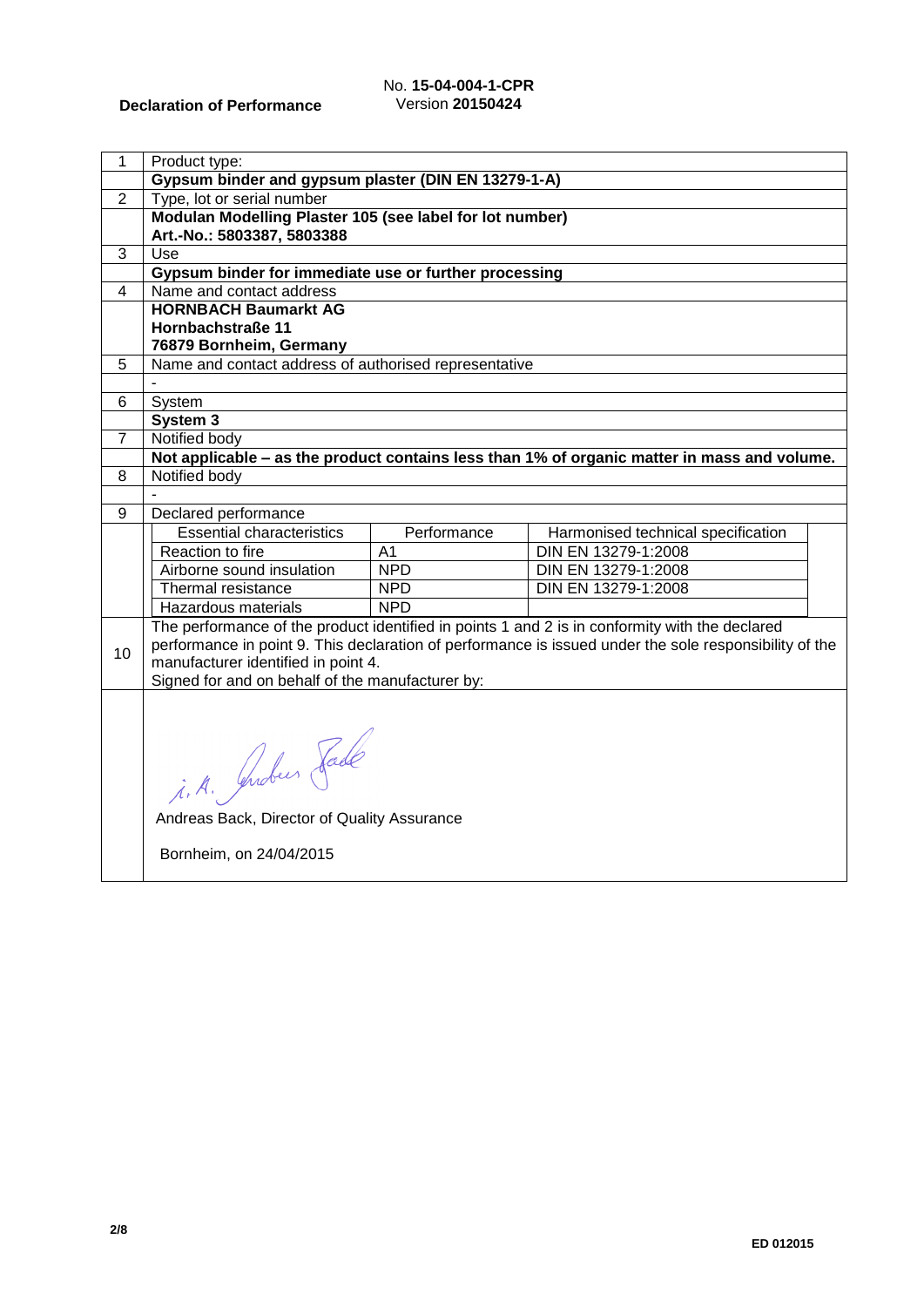## N° **15-04-004-1-CPR** Version **20150424**

| $\mathbf{1}$   | Type de produit :                                                     |                |                                                                                                                                                                                                             |  |
|----------------|-----------------------------------------------------------------------|----------------|-------------------------------------------------------------------------------------------------------------------------------------------------------------------------------------------------------------|--|
|                | Liant-plâtre et mortier en poudre à base de plâtre (DIN EN 13279-1-A) |                |                                                                                                                                                                                                             |  |
| $\overline{2}$ | Numéro de type, de lot ou de série                                    |                |                                                                                                                                                                                                             |  |
|                | Modulan Plâtre de modelage 105 (numéro de lot voir étiquette)         |                |                                                                                                                                                                                                             |  |
|                | Art.-No.: 5803387, 5803388                                            |                |                                                                                                                                                                                                             |  |
| 3              | Utilisation prévue                                                    |                |                                                                                                                                                                                                             |  |
|                |                                                                       |                | Liant-plâtre destiné à l'usage direct sur le chantier ou à la transformation ultérieure                                                                                                                     |  |
| $\overline{4}$ | Nom et coordonnées                                                    |                |                                                                                                                                                                                                             |  |
|                | <b>HORNBACH Baumarkt AG</b>                                           |                |                                                                                                                                                                                                             |  |
|                | Hornbachstraße 11<br>76879 Bornheim                                   |                |                                                                                                                                                                                                             |  |
|                |                                                                       |                |                                                                                                                                                                                                             |  |
| 5              | Nom et coordonnées de l'agent                                         |                |                                                                                                                                                                                                             |  |
| 6              | Système                                                               |                |                                                                                                                                                                                                             |  |
|                | Système 3                                                             |                |                                                                                                                                                                                                             |  |
| $\overline{7}$ | Institut notifié                                                      |                |                                                                                                                                                                                                             |  |
|                |                                                                       |                | Non concerné – car le produit contient moins de 1 % de sa masse ou de son volume en                                                                                                                         |  |
|                | substances organiques.                                                |                |                                                                                                                                                                                                             |  |
| 8              | Institut notifié                                                      |                |                                                                                                                                                                                                             |  |
|                |                                                                       |                |                                                                                                                                                                                                             |  |
| 9              | Performance déclarée                                                  |                |                                                                                                                                                                                                             |  |
|                |                                                                       |                | Spécifications techniques                                                                                                                                                                                   |  |
|                | Caractéristiques essentielles                                         | Performance    | harmonisées                                                                                                                                                                                                 |  |
|                | Comportement au feu                                                   | A <sub>1</sub> | DIN EN 13279-1:2008                                                                                                                                                                                         |  |
|                | Isolation aux bruits aériens                                          | NPD (pas de    | DIN EN 13279-1:2008                                                                                                                                                                                         |  |
|                |                                                                       | performance    |                                                                                                                                                                                                             |  |
|                |                                                                       | déterminée)    |                                                                                                                                                                                                             |  |
|                | Résistance thermique                                                  | NPD (pas de    | DIN EN 13279-1:2008                                                                                                                                                                                         |  |
|                |                                                                       | performance    |                                                                                                                                                                                                             |  |
|                |                                                                       | déterminée)    |                                                                                                                                                                                                             |  |
|                | Substances dangereuses                                                | NPD (pas de    |                                                                                                                                                                                                             |  |
|                |                                                                       | performance    |                                                                                                                                                                                                             |  |
|                |                                                                       | déterminée)    |                                                                                                                                                                                                             |  |
|                |                                                                       |                | La performance du produit identifié aux points 1 et 2 correspond à la performance déclarée au point<br>9. Seul le fabricant identifié au point 4 est responsable de l'établissement de cette déclaration de |  |
| 10             | performance.                                                          |                |                                                                                                                                                                                                             |  |
|                | Signé pour le fabricant et au nom du fabricant de :                   |                |                                                                                                                                                                                                             |  |
|                |                                                                       |                |                                                                                                                                                                                                             |  |
|                |                                                                       |                |                                                                                                                                                                                                             |  |
|                |                                                                       |                |                                                                                                                                                                                                             |  |
|                |                                                                       |                |                                                                                                                                                                                                             |  |
|                |                                                                       |                |                                                                                                                                                                                                             |  |
|                |                                                                       |                |                                                                                                                                                                                                             |  |
|                | i. A. Juden Fade                                                      |                |                                                                                                                                                                                                             |  |
|                | Andreas Back, Directeur Management de la qualité                      |                |                                                                                                                                                                                                             |  |
|                | Bornheim, le 24.04.2015                                               |                |                                                                                                                                                                                                             |  |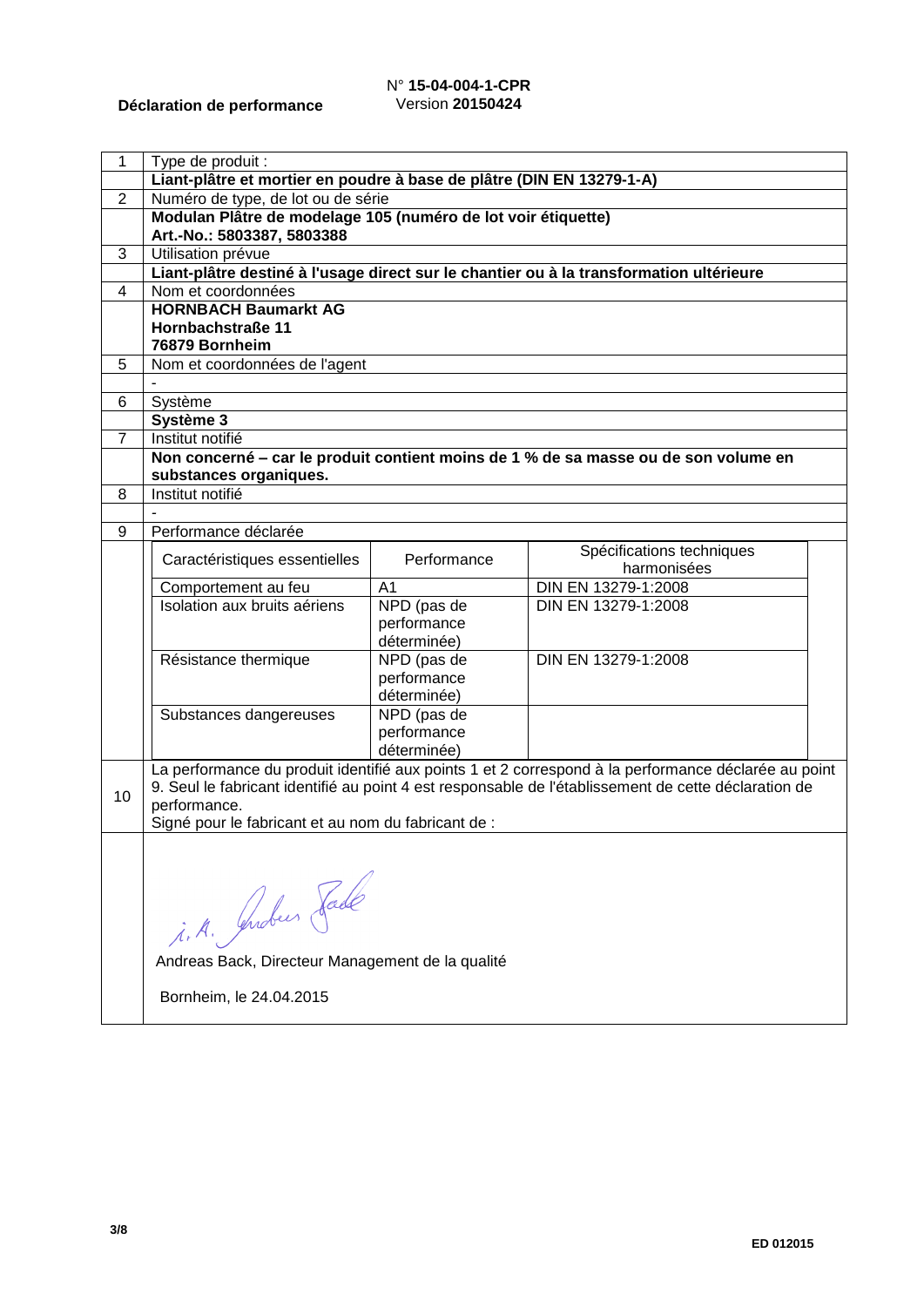## Nr. **15-04-004-1-CPR** Versie **20150424**

| 1              | Producttype:                                                  |                                 |                                                                                                         |  |
|----------------|---------------------------------------------------------------|---------------------------------|---------------------------------------------------------------------------------------------------------|--|
|                | Gipsbindmiddel en droge gipsmortel (DIN EN 13279-1-A)         |                                 |                                                                                                         |  |
| $\overline{2}$ | Type-, charge- of serienummer                                 |                                 |                                                                                                         |  |
|                | Modulan modelleergips 105 (chargenummer zie etiket)           |                                 |                                                                                                         |  |
|                | Art.-No.: 5803387, 5803388                                    |                                 |                                                                                                         |  |
| 3              | Gebruiksdoel                                                  |                                 |                                                                                                         |  |
|                | Gipsbindmiddel voor direct gebruik of voor verdere verwerking |                                 |                                                                                                         |  |
| 4              | Naam en contactadres                                          |                                 |                                                                                                         |  |
|                | <b>HORNBACH Baumarkt AG</b>                                   |                                 |                                                                                                         |  |
|                | Hornbachstraße 11                                             |                                 |                                                                                                         |  |
|                | 76879 Bornheim                                                |                                 |                                                                                                         |  |
| 5              | Naam en contactadres van de gemachtigde                       |                                 |                                                                                                         |  |
| 6              |                                                               |                                 |                                                                                                         |  |
|                | Systeem<br>Systeem 3                                          |                                 |                                                                                                         |  |
| $\mathbf{7}$   | Aangemelde instantie                                          |                                 |                                                                                                         |  |
|                |                                                               |                                 | Niet relevant - omdat het product minder dan 1% massa- of volumeaandeel aan organische                  |  |
|                | stoffen bevat.                                                |                                 |                                                                                                         |  |
| 8              | Aangemelde instantie                                          |                                 |                                                                                                         |  |
|                |                                                               |                                 |                                                                                                         |  |
| 9              | Aangegeven prestatie                                          |                                 |                                                                                                         |  |
|                | Essentiële kenmerken                                          | Vermogen                        | Geharmoniseerde technische                                                                              |  |
|                |                                                               |                                 | specificatie                                                                                            |  |
|                | Brandgedrag                                                   | A <sub>1</sub>                  | DIN EN 13279-1:2008                                                                                     |  |
|                | Luchtgeluidsisolatie                                          | NPD (geen prestatie             | DIN EN 13279-1:2008                                                                                     |  |
|                |                                                               | bepaald)                        |                                                                                                         |  |
|                | Warmtegeleidingsweerstand                                     | NPD (geen prestatie<br>bepaald) | DIN EN 13279-1:2008                                                                                     |  |
|                | Gevaarlijke inhoudstoffen                                     | NPD (geen prestatie             |                                                                                                         |  |
|                |                                                               | bepaald)                        |                                                                                                         |  |
|                |                                                               |                                 | De prestatie van het product in punt 1 en 2 komt overeen met de aangegeven prestatie in punt 9.         |  |
| 10             |                                                               |                                 | Verantwoordelijk voor het opstellen van deze prestatieverklaring is uitsluitend de fabrikant in punt 4. |  |
|                | Ondertekend voor de fabrikant en namens de fabrikant door:    |                                 |                                                                                                         |  |
|                |                                                               |                                 |                                                                                                         |  |
|                |                                                               |                                 |                                                                                                         |  |
|                |                                                               |                                 |                                                                                                         |  |
|                |                                                               |                                 |                                                                                                         |  |
|                |                                                               |                                 |                                                                                                         |  |
|                | i.A. Juden Fade                                               |                                 |                                                                                                         |  |
|                | Andreas Back, hoofd Kwaliteitsmanagement                      |                                 |                                                                                                         |  |
|                |                                                               |                                 |                                                                                                         |  |
|                | Bornheim, 24.04.2015                                          |                                 |                                                                                                         |  |
|                |                                                               |                                 |                                                                                                         |  |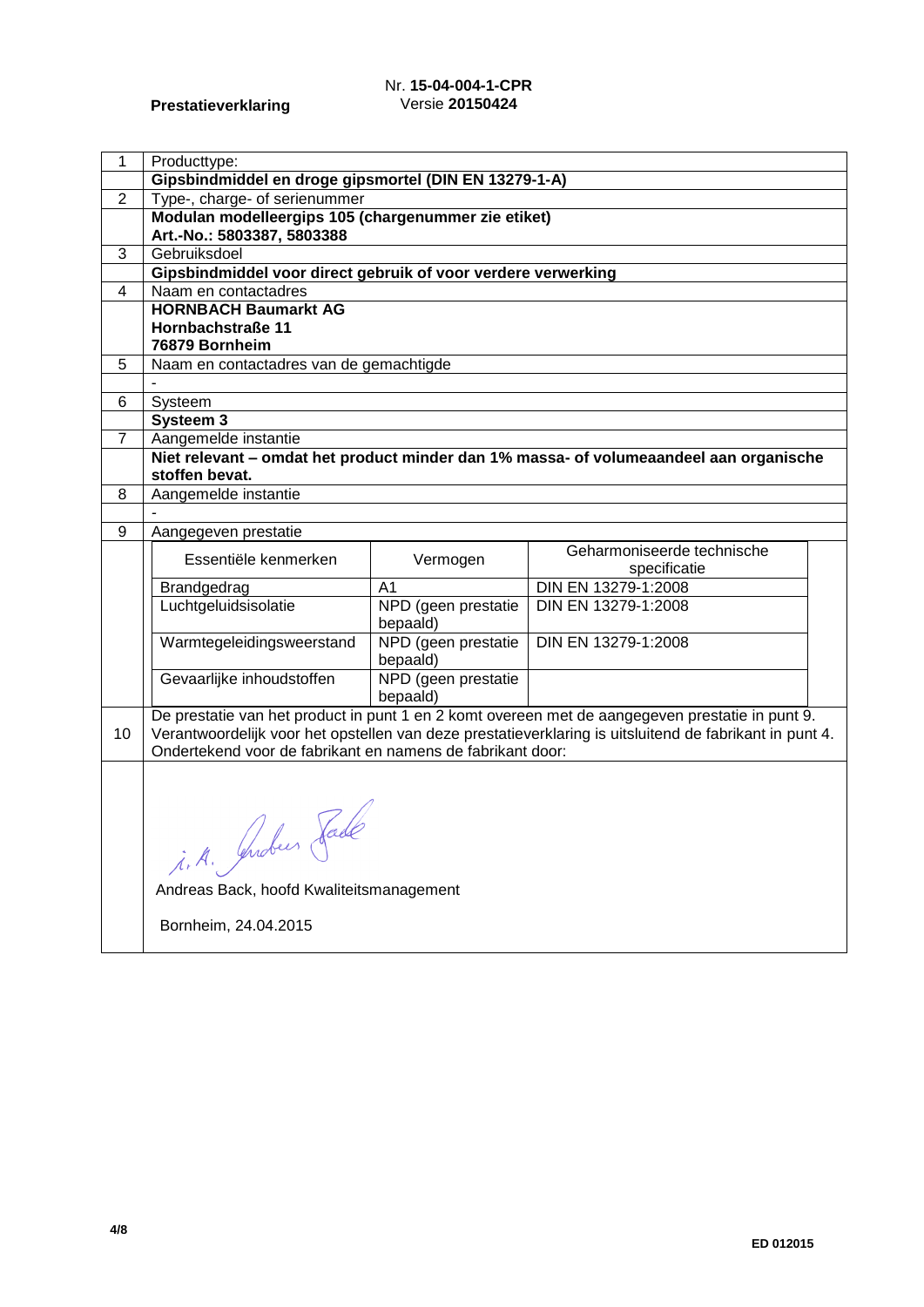## Nr **15-04-004-1-CPR** Version **20150424**

| $\mathbf{1}$   | Produkttyp:                                                                       |                                |                                                                                           |  |
|----------------|-----------------------------------------------------------------------------------|--------------------------------|-------------------------------------------------------------------------------------------|--|
|                | Gips-bindemedel och gips-torrbruk (DIN EN 13279-1-A)                              |                                |                                                                                           |  |
| $\overline{2}$ | Typ-, charge- eller serienummer                                                   |                                |                                                                                           |  |
|                | Modulan modelleringsgips 105 (chargenummer se etiketten)                          |                                |                                                                                           |  |
| $\overline{3}$ | Art.-No.: 5803387, 5803388                                                        |                                |                                                                                           |  |
|                | Användningsändamål<br>Gips-bindemedel för direkt användning eller vidareförädling |                                |                                                                                           |  |
| $\overline{4}$ | Namn och kontaktadress                                                            |                                |                                                                                           |  |
|                | <b>HORNBACH Baumarkt AG</b>                                                       |                                |                                                                                           |  |
|                | Hornbachstraße 11                                                                 |                                |                                                                                           |  |
|                | 76879 Bornheim                                                                    |                                |                                                                                           |  |
| 5              | Den befullmäktigades namn och kontaktadress                                       |                                |                                                                                           |  |
|                |                                                                                   |                                |                                                                                           |  |
| 6              | System                                                                            |                                |                                                                                           |  |
|                | System 3                                                                          |                                |                                                                                           |  |
| 7              | Officiellt certifieringsorgan                                                     |                                |                                                                                           |  |
|                |                                                                                   |                                | Ej relevant - eftersom produkten innehåller mindre än 1 % massa- eller volymandelar av    |  |
|                | organiska substanser.                                                             |                                |                                                                                           |  |
| 8              | Officiellt certifieringsorgan                                                     |                                |                                                                                           |  |
|                |                                                                                   |                                |                                                                                           |  |
| 9              | Intygad prestanda                                                                 |                                |                                                                                           |  |
|                | Väsentliga kännetecken                                                            | Prestanda                      | Harmoniserad teknisk specifikation                                                        |  |
|                | Förhållningssätt vid brand                                                        | A <sub>1</sub>                 | DIN EN 13279-1:2008                                                                       |  |
|                | Luftljudisolering<br>Värmeisolans                                                 | ej fastställd<br>ej fastställd | DIN EN 13279-1:2008<br>DIN EN 13279-1:2008                                                |  |
|                | Farliga ingredienser                                                              | ej fastställd                  |                                                                                           |  |
|                |                                                                                   |                                | Produktens prestanda enligt nummer 1 och 2 motsvarar intygad prestanda enligt nummer 9.   |  |
|                |                                                                                   |                                | Tillverkaren är ensam ansvarig för sammanställningen av denna prestandadeklaration enligt |  |
| 10             | nummer 4.                                                                         |                                |                                                                                           |  |
|                | Undertecknar för tillverkaren och tillverkarens namn:                             |                                |                                                                                           |  |
|                |                                                                                   |                                |                                                                                           |  |
|                |                                                                                   |                                |                                                                                           |  |
|                |                                                                                   |                                |                                                                                           |  |
|                |                                                                                   |                                |                                                                                           |  |
|                | i.A. Guden Fade                                                                   |                                |                                                                                           |  |
|                |                                                                                   |                                |                                                                                           |  |
|                | Andreas Back, ledare för kvalitetsmanagement                                      |                                |                                                                                           |  |
|                | Bornheim, den 24 april 2015                                                       |                                |                                                                                           |  |
|                |                                                                                   |                                |                                                                                           |  |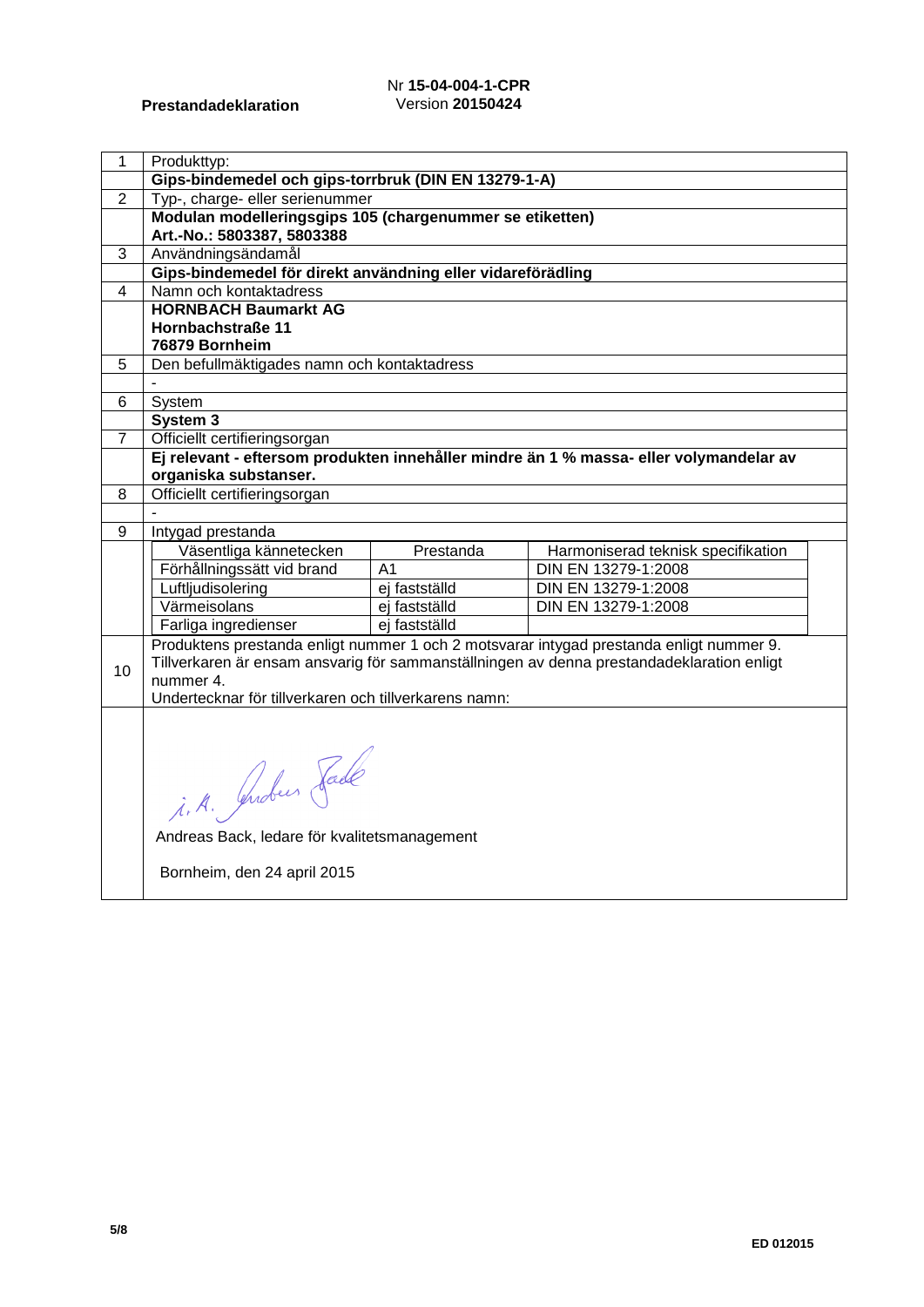# Č. **15-04-004-1-CPR** Verze **20150424**

| 1              | Typ výrobku:                                                    |                |                                                                                               |  |  |
|----------------|-----------------------------------------------------------------|----------------|-----------------------------------------------------------------------------------------------|--|--|
|                | Sádrové pojivo a sádrová suchá malta (DIN EN 13279-1-A)         |                |                                                                                               |  |  |
| $\overline{2}$ | Číslo typu, šarže nebo sériové číslo                            |                |                                                                                               |  |  |
|                | Modelovací sádra Modulan 105 (číslo šarže viz etiketa)          |                |                                                                                               |  |  |
|                | Art.-No.: 5803387, 5803388                                      |                |                                                                                               |  |  |
| 3              | Účel použití                                                    |                |                                                                                               |  |  |
|                | Sádrové pojivo pro přímé použití nebo další zpracování          |                |                                                                                               |  |  |
| $\overline{4}$ | Jméno a kontaktní adresa                                        |                |                                                                                               |  |  |
|                | <b>HORNBACH Baumarkt AG</b>                                     |                |                                                                                               |  |  |
|                | Hornbachstraße 11                                               |                |                                                                                               |  |  |
|                | 76879 Bornheim                                                  |                |                                                                                               |  |  |
| 5              | Jméno a kontaktní adresa zplnomocněné osoby                     |                |                                                                                               |  |  |
|                |                                                                 |                |                                                                                               |  |  |
| 6              | Systém                                                          |                |                                                                                               |  |  |
|                | Systém 3                                                        |                |                                                                                               |  |  |
| $\overline{7}$ | Notifikované místo                                              |                |                                                                                               |  |  |
|                |                                                                 |                | Irelevantní – protože produkt obsahuje méně než 1% hmotnostního nebo objemového podílu        |  |  |
|                | organických látek.<br>Notifikované místo                        |                |                                                                                               |  |  |
| 8              |                                                                 |                |                                                                                               |  |  |
| 9              | Prohlášený výkon                                                |                |                                                                                               |  |  |
|                | Podstatné vlastnosti                                            | Výkon          | Harmonizovaná technická specifikace                                                           |  |  |
|                | Požární vlastnosti                                              | A <sub>1</sub> | DIN EN 13279-1:2008                                                                           |  |  |
|                | Zvuková izolace                                                 | NPD (žádný     | DIN EN 13279-1:2008                                                                           |  |  |
|                |                                                                 | ukazatel není  |                                                                                               |  |  |
|                |                                                                 | stanoven)      |                                                                                               |  |  |
|                | Tepelný odpor                                                   | NPD (žádný     | DIN EN 13279-1:2008                                                                           |  |  |
|                |                                                                 | ukazatel není  |                                                                                               |  |  |
|                |                                                                 | stanoven)      |                                                                                               |  |  |
|                | Nebezpečné obsažené látky                                       | NPD (žádný     |                                                                                               |  |  |
|                |                                                                 | ukazatel není  |                                                                                               |  |  |
|                |                                                                 | stanoven)      |                                                                                               |  |  |
|                |                                                                 |                | Výkon výrobku podle čísel 1 a 2 odpovídá prohlášenému výkonu dle čísla 9. Za vytvoření tohoto |  |  |
| 10             | prohlášení o výkonu je odpovědný pouze výrobce sám dle čísla 4. |                |                                                                                               |  |  |
|                | Podepsal za výrobce a ve jménu výrobce:                         |                |                                                                                               |  |  |
|                |                                                                 |                |                                                                                               |  |  |
|                |                                                                 | ╱              |                                                                                               |  |  |
|                |                                                                 |                |                                                                                               |  |  |
|                | i. A. Grober Sade                                               |                |                                                                                               |  |  |
|                |                                                                 |                |                                                                                               |  |  |
|                |                                                                 |                |                                                                                               |  |  |
|                | Andreas Back, vedoucí oddělení kvality                          |                |                                                                                               |  |  |
|                | Bornheim, 24.04.2015                                            |                |                                                                                               |  |  |
|                |                                                                 |                |                                                                                               |  |  |
|                |                                                                 |                |                                                                                               |  |  |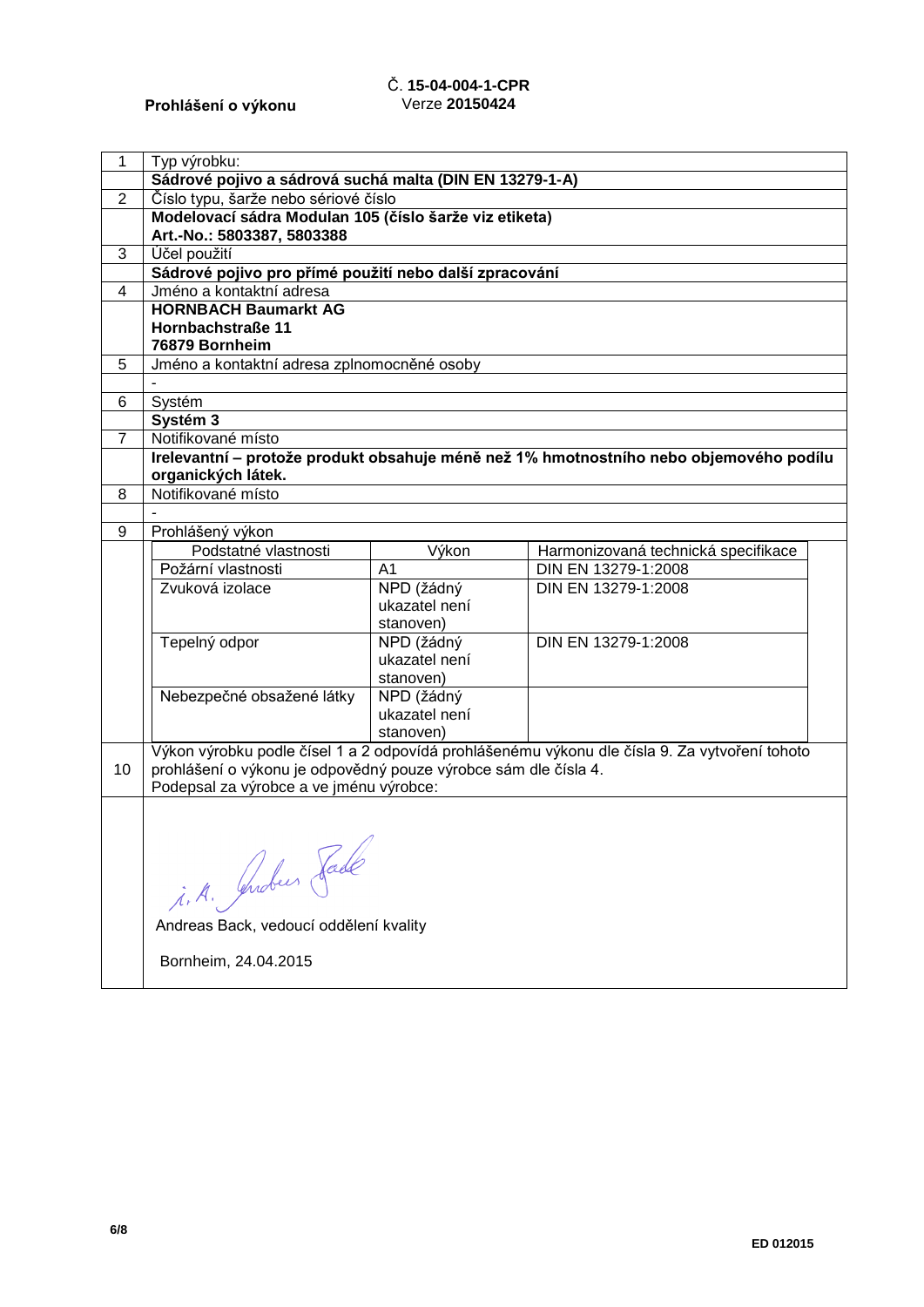# Č. **15-04-004-1-CPR** Verzia **20150424**

| 1              | Typ výrobku:                                                 |                  |                                                                                                                                                                                      |  |
|----------------|--------------------------------------------------------------|------------------|--------------------------------------------------------------------------------------------------------------------------------------------------------------------------------------|--|
|                | Tmel na sadru a suchá malta na sadru (DIN EN 13279-1-A)      |                  |                                                                                                                                                                                      |  |
| $\overline{2}$ | Číslo typu, šarže alebo sériové číslo                        |                  |                                                                                                                                                                                      |  |
|                | Modulan modelovacia sadra 105 (číslo šarže pozri na etikete) |                  |                                                                                                                                                                                      |  |
|                | Art.-No.: 5803387, 5803388                                   |                  |                                                                                                                                                                                      |  |
| 3              | Účel použitia                                                |                  |                                                                                                                                                                                      |  |
|                | Tmel na sadru na priame používanie alebo ďalšie zapracovanie |                  |                                                                                                                                                                                      |  |
| 4              | Meno a kontaktná adresa                                      |                  |                                                                                                                                                                                      |  |
|                | <b>HORNBACH Baumarkt AG</b>                                  |                  |                                                                                                                                                                                      |  |
|                | Hornbachstraße 11                                            |                  |                                                                                                                                                                                      |  |
|                | 76879 Bornheim                                               |                  |                                                                                                                                                                                      |  |
| 5              | Meno a kontaktná adresa splnomocnenej osoby                  |                  |                                                                                                                                                                                      |  |
|                |                                                              |                  |                                                                                                                                                                                      |  |
| 6              | Systém                                                       |                  |                                                                                                                                                                                      |  |
|                | Systém 3                                                     |                  |                                                                                                                                                                                      |  |
| 7              | Notifikačné miesto                                           |                  |                                                                                                                                                                                      |  |
|                |                                                              |                  | Nie je dôležité - lebo výrobok obsahuje menej než 1% hmotnostného alebo objemového                                                                                                   |  |
|                | podielu organických látok.                                   |                  |                                                                                                                                                                                      |  |
| 8              | Notifikačné miesto                                           |                  |                                                                                                                                                                                      |  |
|                |                                                              |                  |                                                                                                                                                                                      |  |
| 9              | Deklarované vlastnosti                                       |                  |                                                                                                                                                                                      |  |
|                | Podstatné znaky                                              | Výkon            | Harmonizované technické                                                                                                                                                              |  |
|                |                                                              |                  | špecifikácie                                                                                                                                                                         |  |
|                | Správanie sa pri požiari<br>TImenie hlučnosti                | A1<br><b>NPD</b> | DIN EN 13279-1:2008<br>DIN EN 13279-1:2008                                                                                                                                           |  |
|                |                                                              | <b>NPD</b>       | DIN EN 13279-1:2008                                                                                                                                                                  |  |
|                | Odpor priechodu tepla                                        | <b>NPD</b>       |                                                                                                                                                                                      |  |
|                | Obsah nebezpečných látok                                     |                  |                                                                                                                                                                                      |  |
| 10             |                                                              |                  | Výkon produktu podľa čísiel 1 a 2 zodpovedá deklarovaným vlastnostiam podľa čísla 9.<br>Zodpovedný za vyhotovenie tejto deklarácie o vlastnostiach je samotný výrobca podľa čísla 4. |  |
|                | Podpísaný za výrobcu a v mene výrobcu:                       |                  |                                                                                                                                                                                      |  |
|                |                                                              |                  |                                                                                                                                                                                      |  |
|                |                                                              |                  |                                                                                                                                                                                      |  |
|                |                                                              |                  |                                                                                                                                                                                      |  |
|                |                                                              |                  |                                                                                                                                                                                      |  |
|                |                                                              |                  |                                                                                                                                                                                      |  |
|                | i. A. Juden Fade                                             |                  |                                                                                                                                                                                      |  |
|                |                                                              |                  |                                                                                                                                                                                      |  |
|                | Andreas Back, vedúci manažmentu kvality                      |                  |                                                                                                                                                                                      |  |
|                | Bornheim, 24.04.2015                                         |                  |                                                                                                                                                                                      |  |
|                |                                                              |                  |                                                                                                                                                                                      |  |
|                |                                                              |                  |                                                                                                                                                                                      |  |